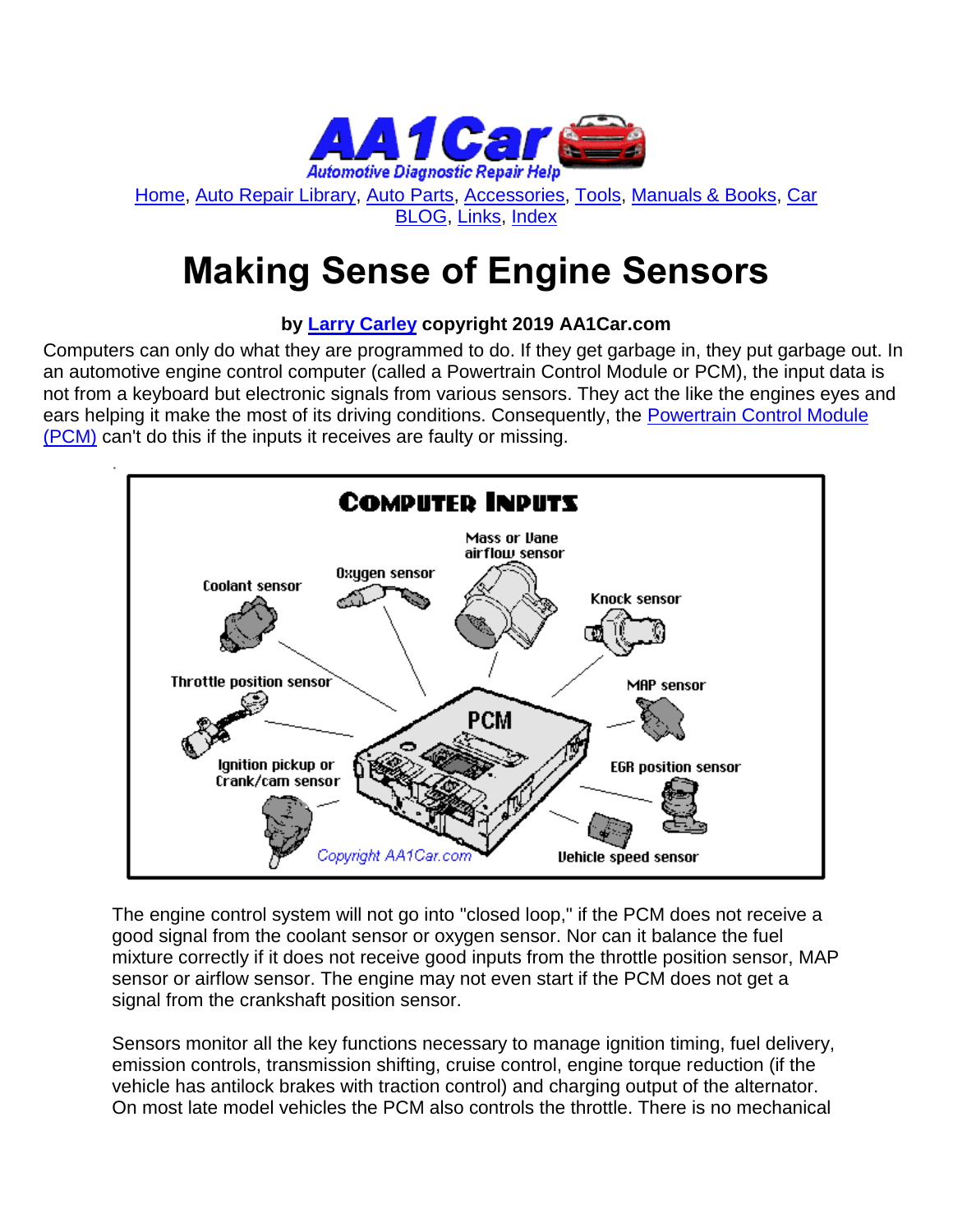linkage or cable between the gas pedal and throttle. Reliable sensor inputs are an absolute must if the whole system is to operate smoothly.

#### **COOLANT SENSOR**



Usually located on the cylinder head or intake manifold, the [coolant sensor](http://www.aa1car.com/library/coolant_sensors.htm) is used to monitor the temperature of the engine coolant. Its resistance changes in proportion to coolant temperature. Input from the coolant sensor tells the computer when the engine is warm so the PCM can go into closed loop feedback fuel control and handle other emission functions (EGR, canister purge, etc.) that may be temperature dependent.

**Coolant Sensor Strategies:** The coolant sensor is a pretty reliable sensor, but if it fails it can prevent the engine control system from going into closed loop. This will result in a rich fuel mixture, excessive fuel consumption and elevated carbon monoxide (CO) emissions - which may cause the vehicle to fail an emissions test.

A bad sensor can be diagnosed by measuring its resistance and watching for a change as the engine warms up. No change, or an open or closed reading would indicate a bad sensor.

#### **OXYGEN (O2) SENSOR**



Used on both [carbureted a](http://www.aa1car.com/library/carburetor.htm)nd fuel injected engines since 1981, the [oxygen \(O2\) sensor](http://www.aa1car.com/library/o2sensor.htm) is the key sensor in the fuel mixture feedback control loop.

Mounted in the exhaust manifold, the O2 sensor monitors the amount of unburned oxygen in the exhaust. On many V6 and V8 engines, there are two such sensors (one for each bank of cylinders).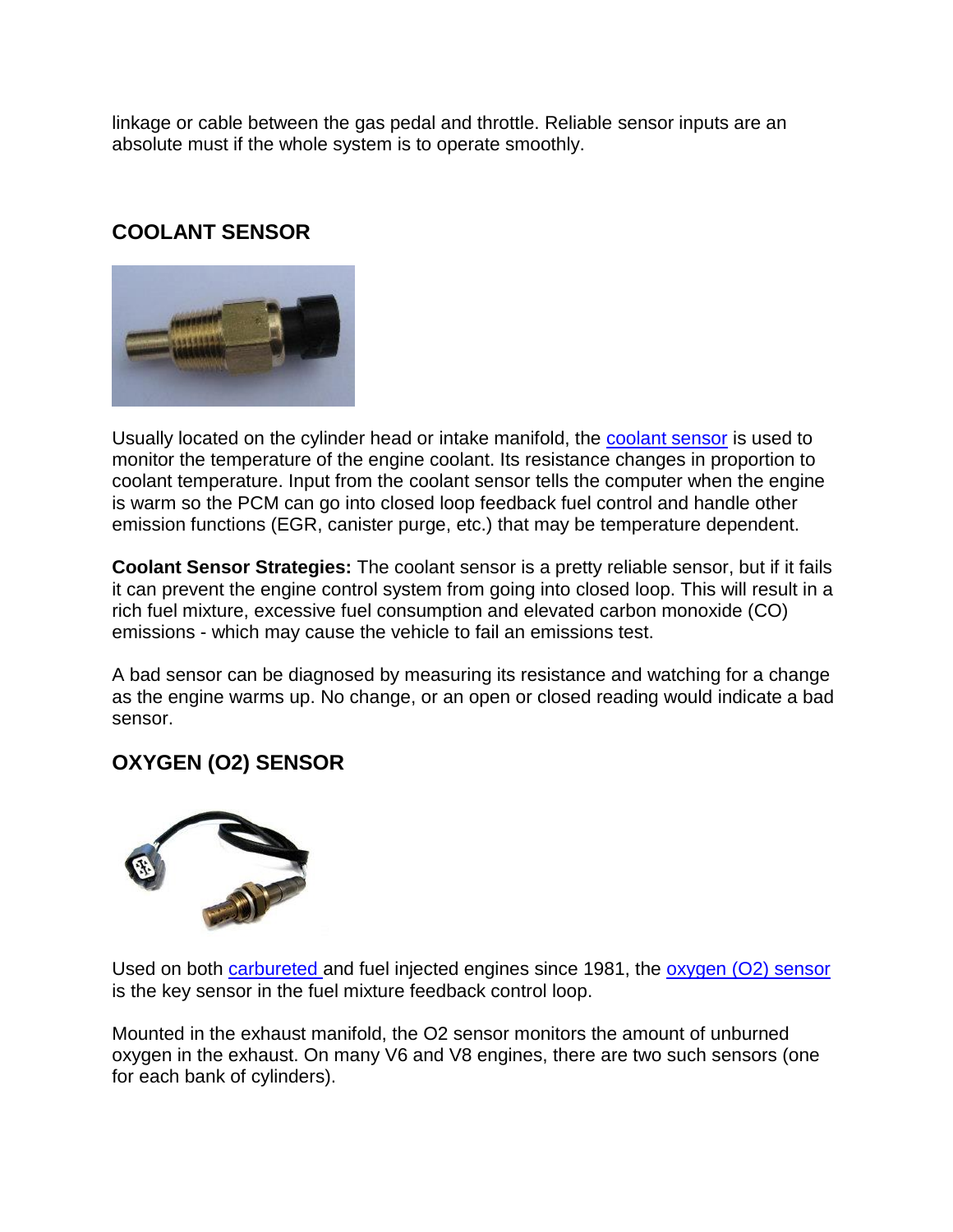The O2 sensor generates a voltage signal that is proportional to the amount of unburned oxygen in the exhaust. When the fuel mixture is rich, most of the oxygen is consumed during combustion so there is little unburned oxygen in the exhaust. The difference in oxygen levels between the exhaust inside the manifold and the air outside creates an electrical potential across the sensors platinum and zirconium tip. This causes the sensor to generate a voltage signal. The sensor's output is high (up to 0.9v) when the fuel mixture is rich (low oxygen), and low (down to 0.1v) when the mixture is lean (high oxygen).

Sensor output is monitored by the computer and is used to rebalance the fuel mixture for lowest emissions. When the sensor reads "lean" the PCM increases the on-time of the injectors to make the fuel mixture go rich. Conversely, when the sensor reads "rich" the PCM shortens the on-time of the injectors to make the fuel mixture go lean. This causes a rapid back-and-forth switching from rich to lean and back again as the engine is running. These even waves result in an "average" mixture that is almost perfectly balanced for clean combustion. The switching rate is slowest in older feedback carburetors, faster is throttle body injection systems and fastest in multiport sequential fuel injection.

If the O2 sensor's output is monitored on an oscilloscope, it will produce a zigzagging line that dances back and forth from rich to lean. Think of it as a kind of heart monitor for the engine's air/fuel mixture.

**O2 Sensor Strategies:** Unheated one- or two-wire O2 sensors on 1976 through early 1990s applications should be replaced every 30,000 to 50,000 miles to assure reliable performance. Heated 3 and 4-wire O2 sensors on mid-1980s through mid-1990s applications should be changed every 60,000 miles. On OBD II equipped vehicles, the recommended replacement interval is 100,000 miles. The O2 sensor's responsiveness and voltage output can diminish with age and exposure to certain contaminants in the exhaust such as lead, sulfur, silicone (coolant leaks) and phosphorus (oil burning). If the sensor becomes contaminated, it may not respond very quickly to changes in the air/fuel mixture causing a lag in the PCMs ability to control the air/fuel mixture.

The sensor's voltage output may decline giving a lower than normal reading. This may cause the PCM to react as if the fuel mixture were leaner than it really is resulting in an overly rich fuel mixture.

How common is this problem? One EPA study found that 70 percent of the vehicles that failed an emissions test needed a new O2 sensor.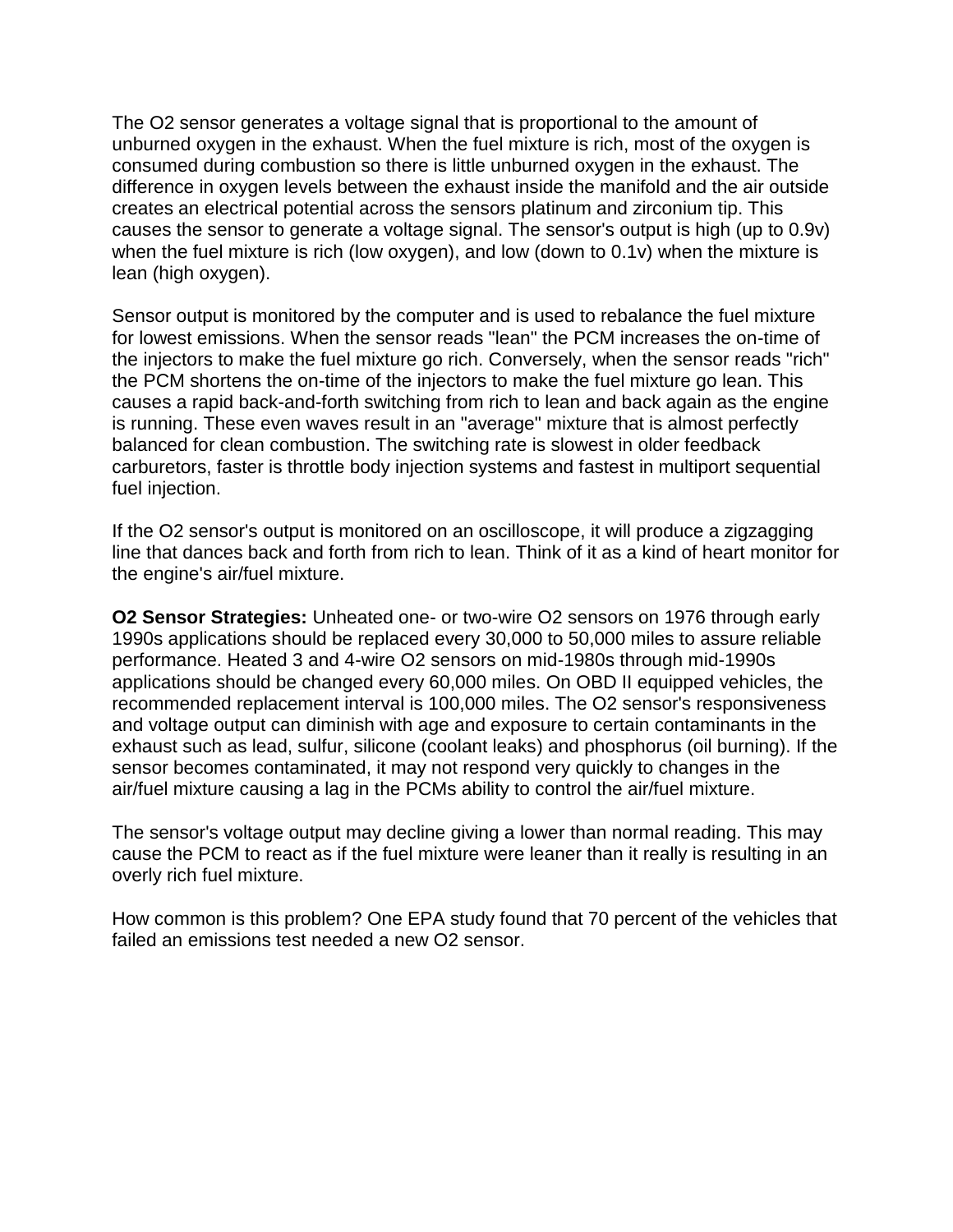### **MANIFOLD ABSOLUTE PRESSURE (MAP) SENSOR**



The [MAP sensor](http://www.aa1car.com/library/map_sensors.htm) is mounted on or connected to the intake manifold to monitor intake vacuum. It changes voltage or frequency as manifold pressure changes. The computer uses this information to measure engine load so ignition timing can be advanced and retarded as needed. It performs essentially the same job as the vacuum advance diaphragm on an old fashioned mechanical distributor.

On engines with a "speed density" type of fuel injection, the MAP sensor also helps the PCM estimate airflow. Problems here may cause an intermittent check engine light (light comes on when accelerating or when the engine is under load), hesitation when accelerating, elevated emissions and poor engine performance. The engine will run with a bad MAP sensor, but it will run poorly. Some PCMs can substitute "estimated data" for a missing or out of range MAP signal, but engine performance will be drastically reduced.

**MAP Sensor Strategies:** Some MAP sensor problems are not the fault of the sensor itself. If the vacuum hose that connects the MAP sensor to the intake manifold is loose, leaking or plugged, the sensor cannot produce an accurate signal. Also, if there is a problem within the engine itself that causes intake vacuum to be lower than normal (such as a vacuum leak, EGR valve that is stuck open or leaky PCV hose), the MAP sensor's readings may be lower than normal.

#### **THROTTLE POSITION SENSOR**



Mounted on the throttle shaft of the carburetor or throttle body, the [Throttle Position](http://www.aa1car.com/library/tps_sensors.htm)  [Sensor \(TPS\)](http://www.aa1car.com/library/tps_sensors.htm) changes resistance as the throttle opens and closes. The computer uses this information to monitor engine load, acceleration, deceleration and when the engine is at idle or wide open throttle. The sensor's signal is used by the PCM to enrich the fuel mixture during acceleration, and to retard and advance ignition timing.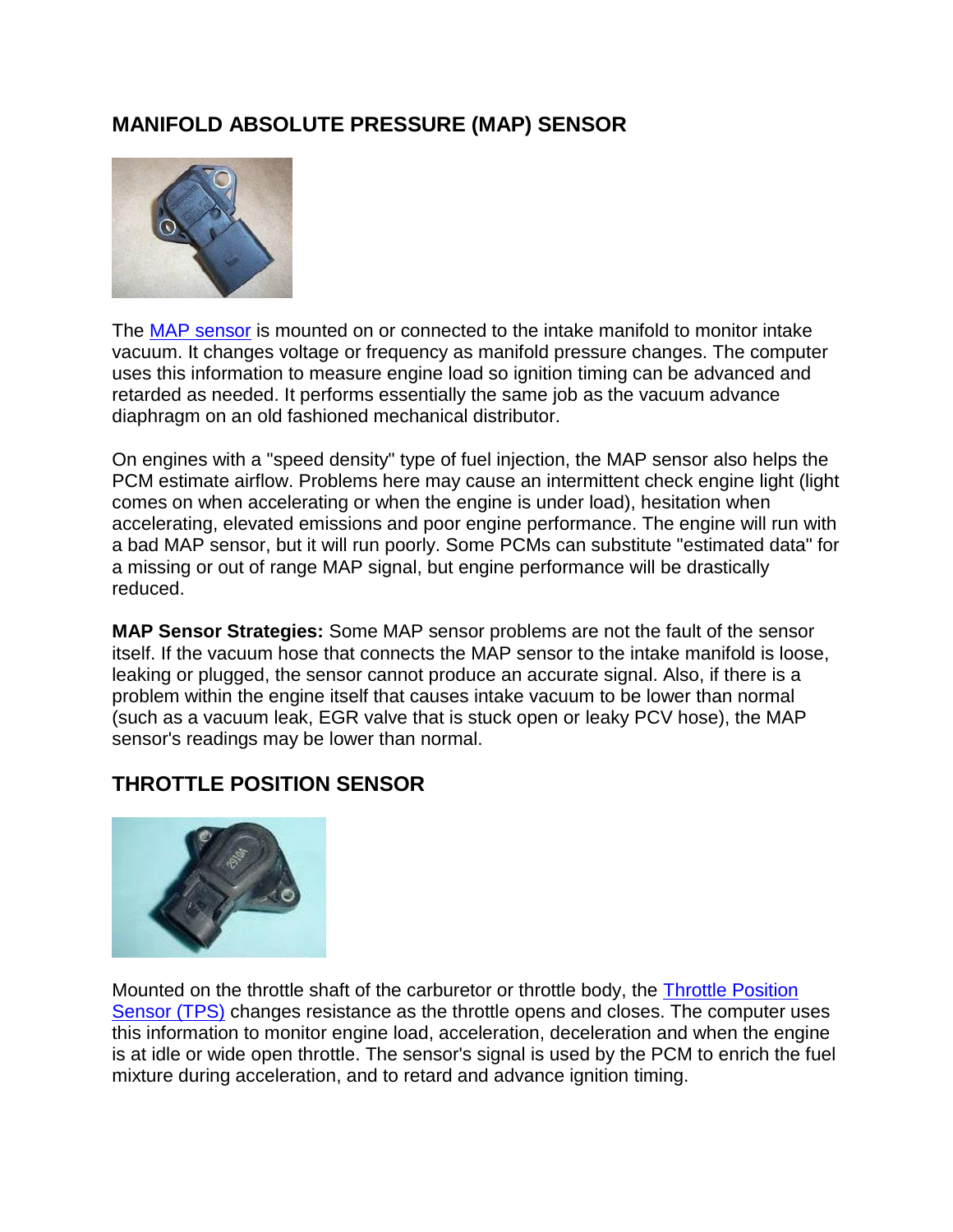**Throttle Position Sensor Strategies:** Many TPS sensors require an initial voltage adjustment when installed. This adjustment is critical for accurate operation. On some engines, a separate idle switch and/or wide open throttle (WOT) switch may also be used. Driveability symptoms due to a bad TPS can be similar to those caused by a bad MAP sensor: The engine will run without this input, but it will run poorly.

### **MASS AIRFLOW SENSOR (MAF)**



Mounted ahead of the throttle body on multiport fuel injected engines, the **MAF** sensor monitors the volume of air entering the engine. The sensor uses either a hot wire or heated filament to measure both airflow and air density.

**MAF Sensor Strategies:** The sensing element in MAF sensors can be easily contaminated causing hard starting, rough idle, hesitation and stalling problems. Cleaning a dirty MAF sensor with electronics cleaner can often restore normal sensor operation and save the cost of having to replace the sensor (which is very expensive!).

## **VANE AIRFLOW SENSOR (VAF)**



The [VAF sensor](http://www.aa1car.com/library/vaf_sensors.htm) has a mechanical flap-style sensor that is used on Bosch and other import multiport fuel injected engines. The function is the same as a mass airflow sensor, but air pushing against a spring-loaded flap moves a rheostat to generate an electronic signal.

**VAF Sensor Strategies:** The drivability symptoms for the VAF are the same as those of a mass airflow sensor if the sensor fails.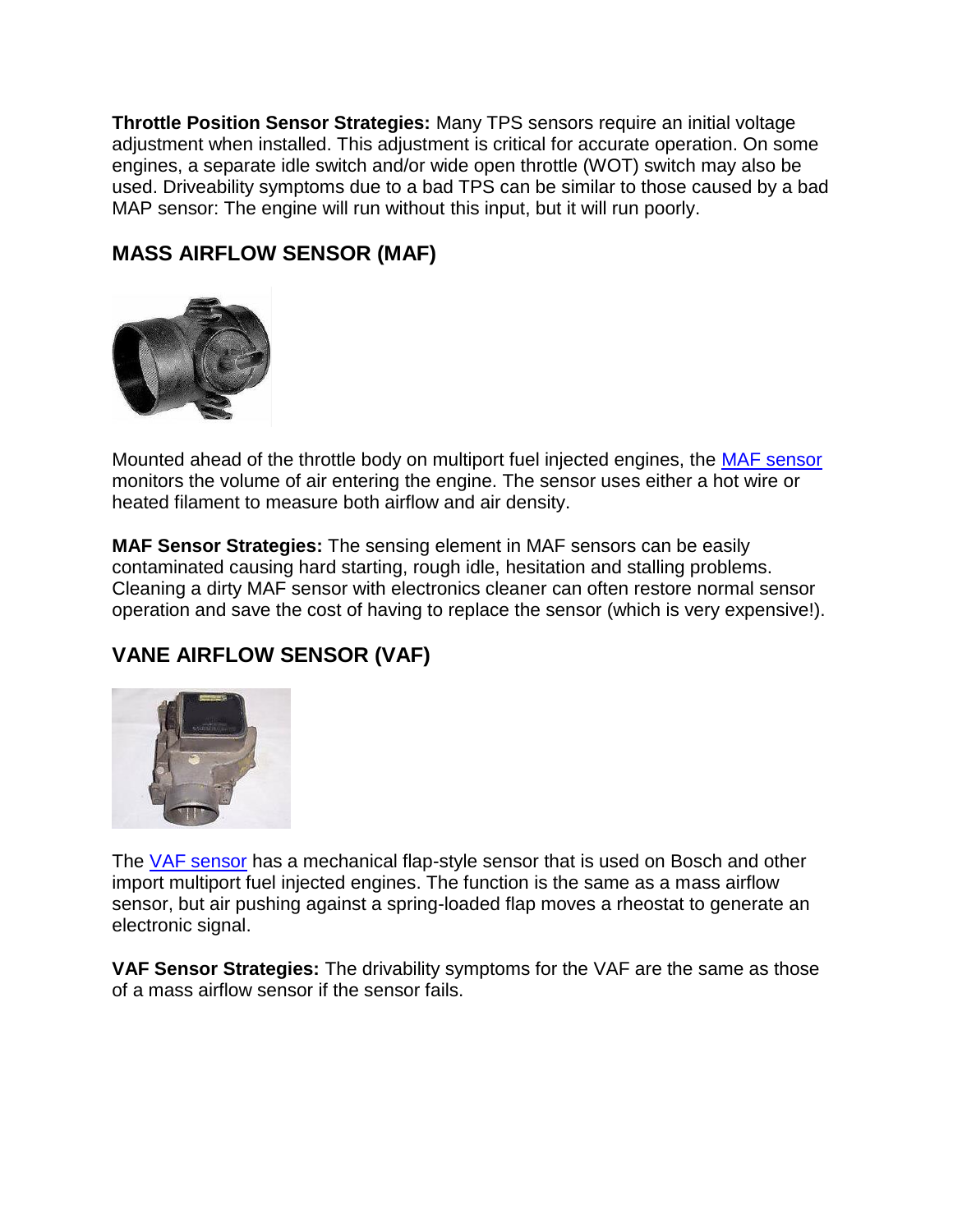#### **MANIFOLD AIR TEMPERATURE (MAT) SENSOR**



Mounted on the intake manifold, this sensor changes resistance to monitor incoming air temperature. The sensor's input is used to adjust the fuel mixture for changes in air density.

**MAT Sensor Strategies:** Problems with the manifold air temp sensor can affect the air/fuel mixture, causing the engine to run rich or lean.

#### **CRANKSHAFT POSITION SENSOR**



Used on engines with distributorless ignition systems, the [crankshaft position \(CKP\)](http://www.aa1car.com/library/crank_sensors.htm)  [sensor](http://www.aa1car.com/library/crank_sensors.htm) serves essentially the same purpose as the ignition pickup and trigger wheel in an electronic distributor. It generates a signal that the PCM needs to determine the position of the crankshaft and the number one cylinder. This information is necessary to control ignition timing and the operation of the fuel injectors. The signal from the crank sensor also tells the PCM how fast the engine is running (engine rpm) so ignition timing can be advanced or retarded as needed. On some engines, a separate camshaft position sensor is also used to help the PCM determine the correct firing order. The engine will not run without this sensor's input.

There are two basic types of crankshaft position sensors: magnetic and Hall effect. The magnetic type uses a magnet to sense notches in the crankshaft or harmonic balancer. As the notch passes underneath, it causes a change in the magnetic field that produces an alternating current signal.

The frequency of the signal gives the PCM the information it needs to control timing. The Hall effect type of crank sensor uses notches or shutter blades on the crank, cam gear or balancer to disrupt a magnetic field in the Hall effect sensor window. This causes the sensor to switch on and off, producing a digital signal that the PCM reads to determine crank position and speed.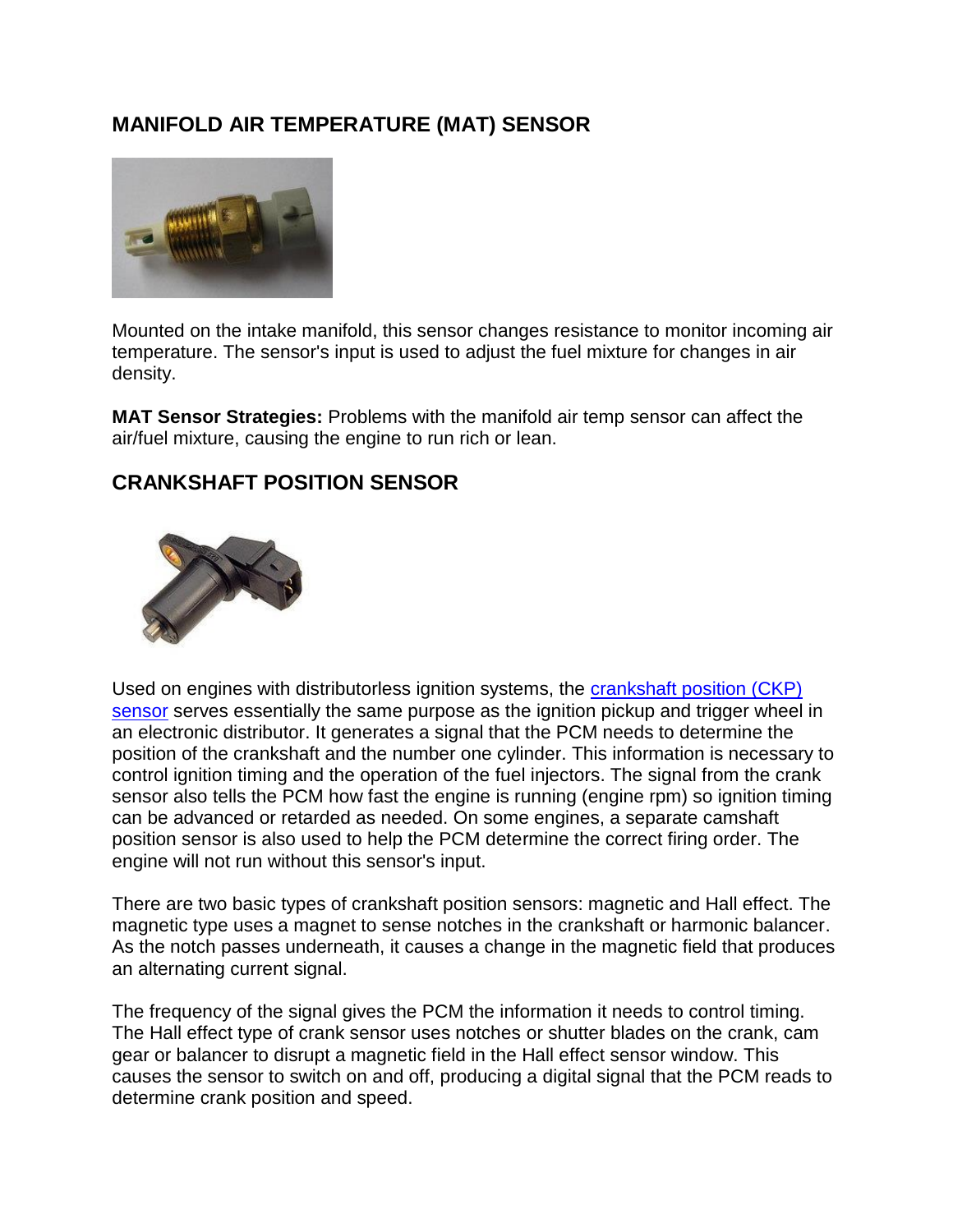**Crank Position Sensor Strategies:** If a crank position sensor fails, the engine will die. The engine may, however, still crank but it will not start. Most problems can be traced to faults in the sensor wiring harness. A disruption of the sensor supply voltage (Hall effect types), ground or return circuits can cause a loss of the all-important timing signal.

#### **KNOCK SENSOR**



The knock sensor detects engine vibrations that indicate detonation is occurring so the computer can momentarily retard timing. Some engines have two knock sensors.

**Knock Sensor Strategies:**A failure with the knock sensor can cause spark knock and engine damaging detonation because the PCM will not know to retard ignition timing if knock is occurring.

#### **BAROMETRIC PRESSURE (BARO) SENSOR**



The baro sensor measures barometric pressure so the computer can compensate for changes in altitude and/or barometric pressure that would affect the fuel mixture or timing. Some MAP sensors also perform this function.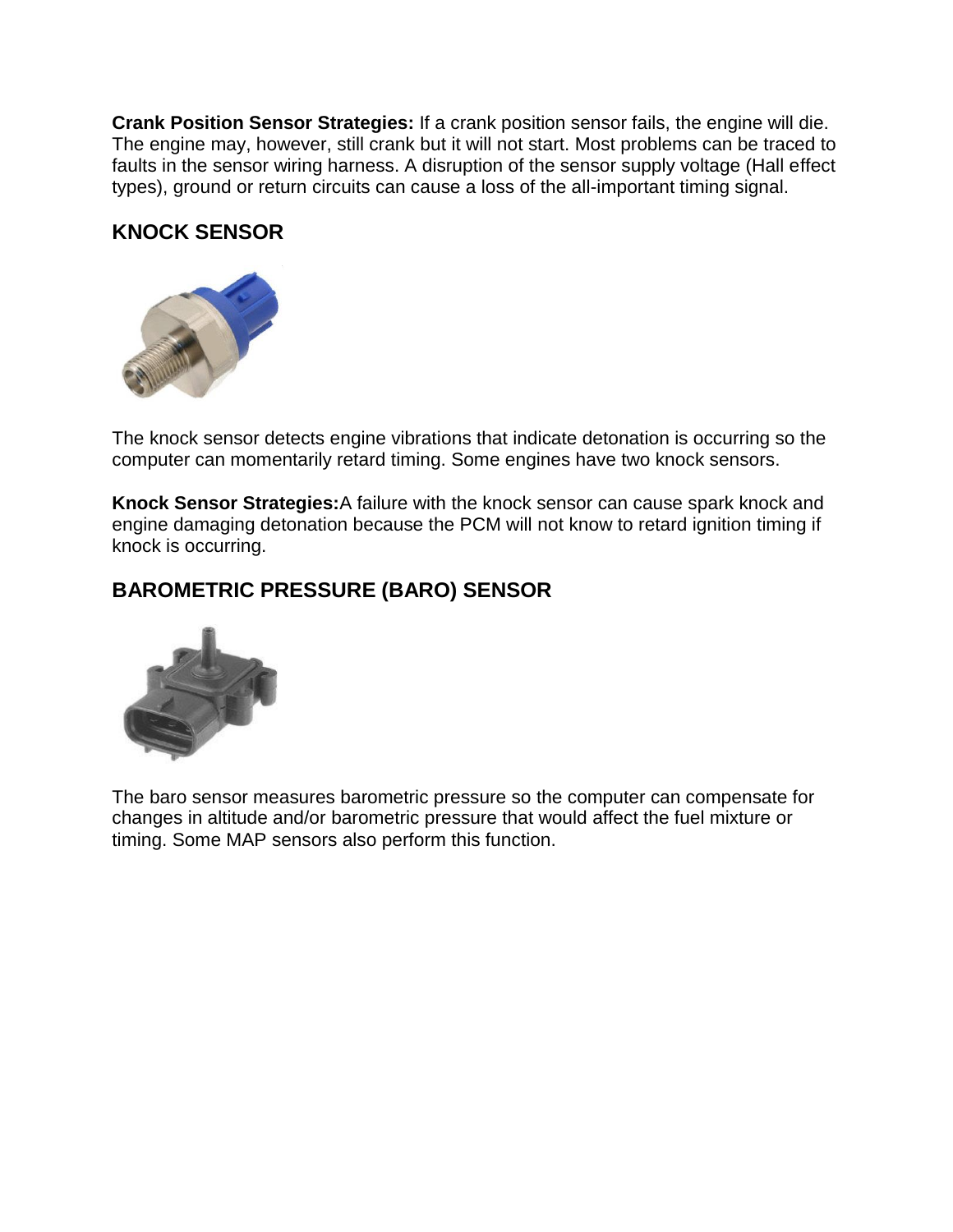### **VEHICLE SPEED SENSOR (VSS)**



The vehicle speed sensor, or VSS, monitors vehicle speed so the computer can regulate torque converter clutch lockup, shifting, etc. The sensor may be located on the transmission, differential, transaxle or speedometer head.

**Vehicle Speed Sensor Strategies:** A problem with the vehicle speed sensor can disable the cruise-control system as well as affect transmission shifting and converter engagement.

#### **MAKING SENSE OF ALL THESE SENSORS**

If you have not done your diagnostic homework and are replacing a sensor because you think it might be bad, you may be wasting money. Replacing a sensor won't solve a drivability or emissions problem if the problem is not the sensor. Common conditions such as fouled spark plugs, bad plug wires, a weak ignition coil, a leaky EGR valve, vacuum leaks, low compression, dirty injectors, low fuel pressure or even low charging voltage can all cause drivability symptoms that may be blamed on a bad sensor. If there are no sensor-specific fault codes, these kinds of possibilities should be ruled out before much time is spent on electronic diagnosis. [Share](http://www.facebook.com/sharer.php)